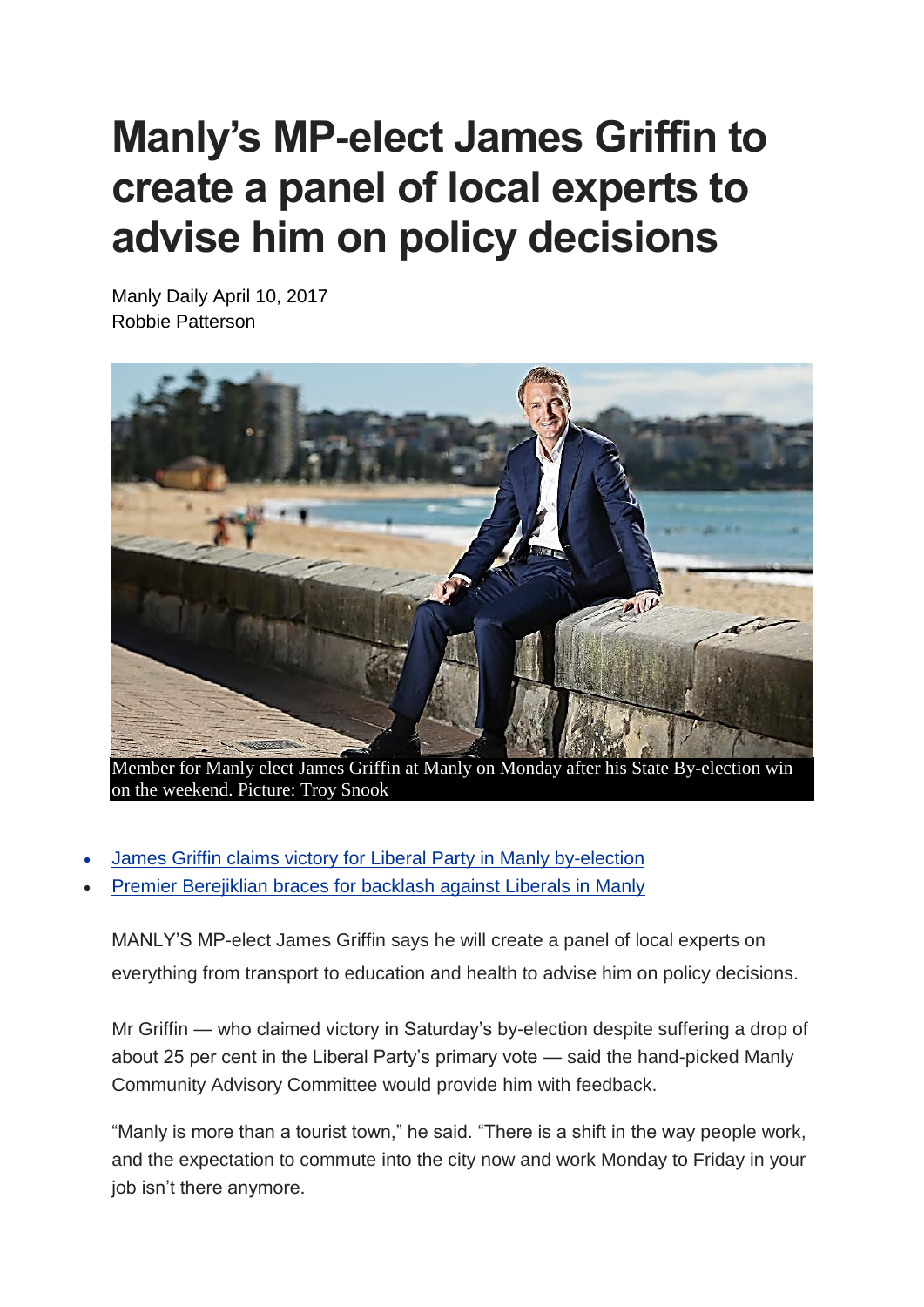

*NSW Premier Gladys Berejiklian, Manly's new member for parliament James Griffin and former premier Mike Baird at James' election party held at Manly Lifesaving Club. Picture: Adam Yip.*

"If people can live and work in Manly, then that (can) decrease the burden on transport."

The former KPMG staffer could not offer specifics on numbers or the group's makeup, but indicated some of his strongest critics, including the Save Manly Oval Alliance, would be invited to join.

The alliance was set up to fight the Manly Oval carpark development which Mr Griffin supported as Manly's deputy mayor. The plan was later scuttled by Northern Beaches Council.

Mr Griffin said his committee would include those "who are not necessarily of the same political persuasion as me". It would have three subbranches focused on environment, health and innovation.

Local chambers of commerce would also be involved in the consultation process, Mr Griffin said.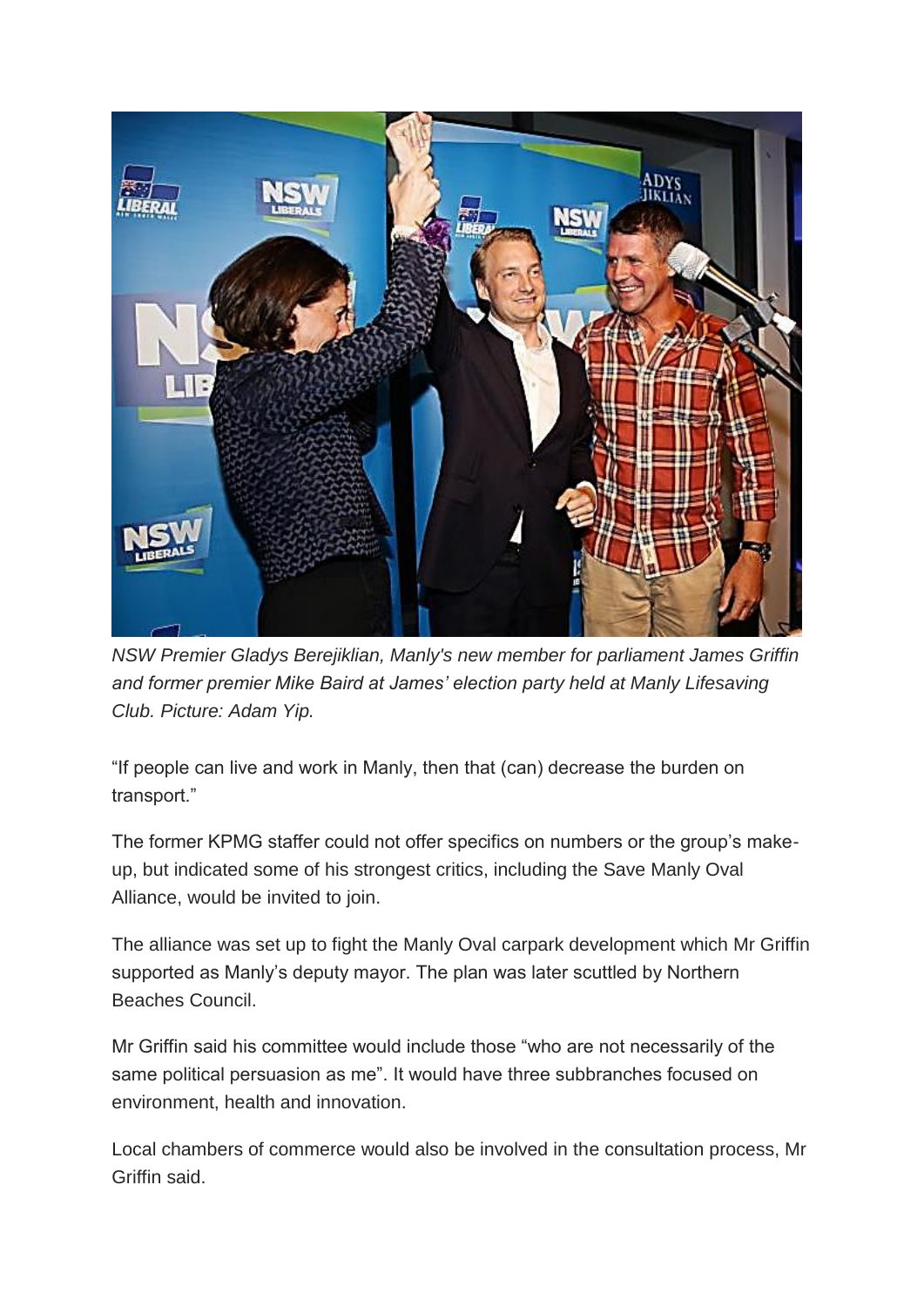

*NSW Premier Gladys Berejiklian with Liberal candidate James Griffin and his wife Elissa at Manly West Public School. Picture: Troy Snook.*

The Electoral Commission is yet to confirm a result, but Mr Griffin has hit the ground running. He has drafted four letters requesting meetings with cabinet ministers in a bid to resolve issues that were brought up on the campaign trail.

On the top of his agenda is a meeting with Environment Minister Gabrielle Upton to seek funding to clean up the Curl Curl Lagoon.

"Decades ago, people used to go and holiday there, and now when the tide goes out, it is just not in great shape," he said.

Mr Griffin wants to meet with Transport Minister Andrew Constance over increasing ferry services, and adding a route between Manly and Barangaroo.

He also hopes to speak with Planning Minister Anthony Roberts and Education Minister Rob Stokes over the Manly Vale Public School redevelopment.

"The sensitivities around the redevelopment — where they will have to encroach around the bushland — I want to know how that will be dealt with," he said.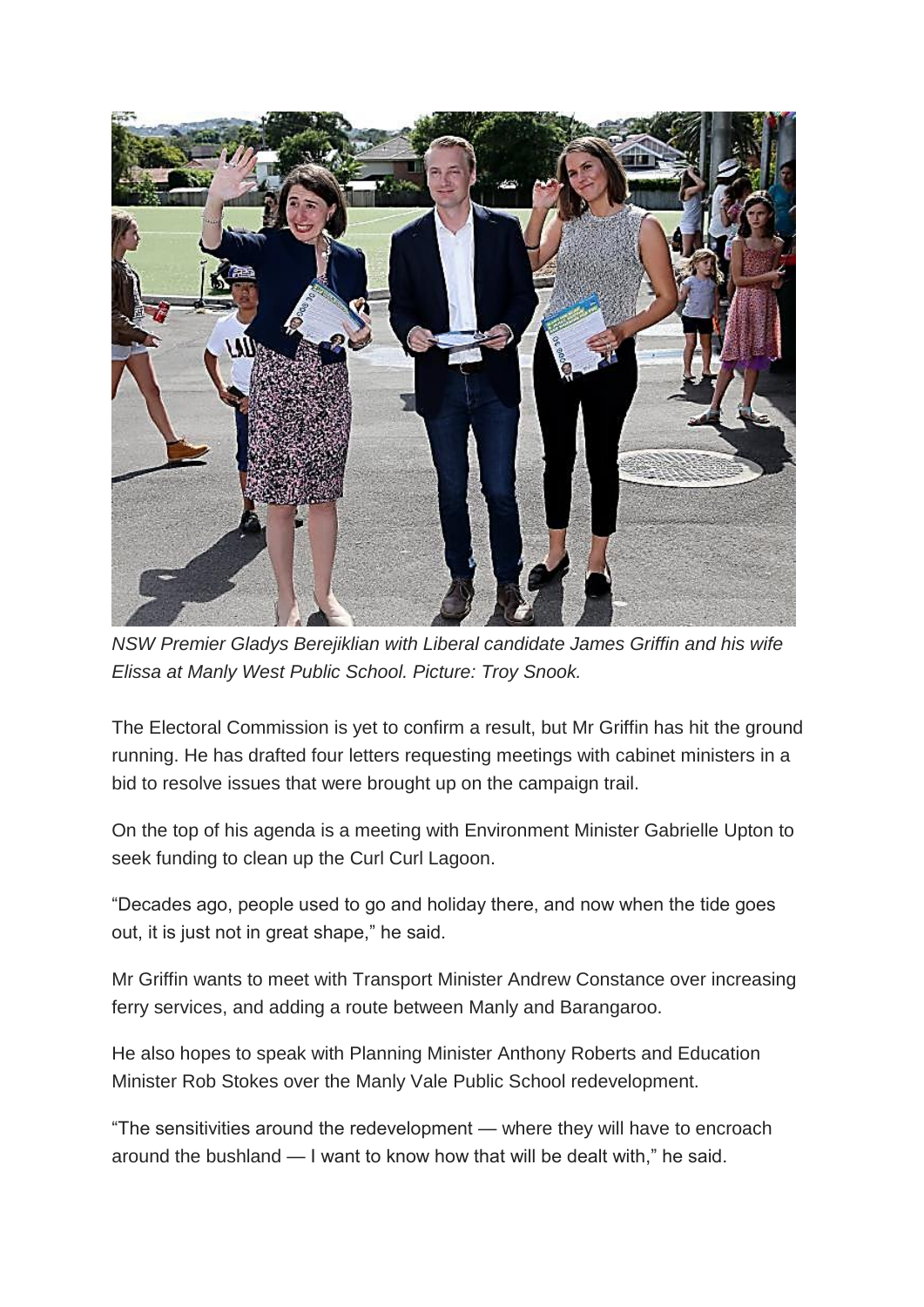

*Manly MP-elect James Griffin at Manly on Monday after his State By-election win on the weekend. Picture: Troy Snook*

Mr Griffin said he hoped there would be "no net loss of bushland".

"I want to find out what can be done to add additional park or bushland to the reserve," he said. "The development will encroach on some of it, but they have done a lot of work to make sure that there is limited clearing of trees and that where land is taken, it would be added on elsewhere."

## INDEPENDENTS TAKE HUGE CHUNK OF LIBS' VOTE

THE surprise outcome of the Manly by-election was the strong showing of independent candidate Kathryn Ridge, who took almost 22 per cent of firstpreference votes.

Ms Ridge emerged from a packed field of independents to outpoll the Greens' Clara Williams Roldan, who received more than 18 per cent.

Ms Ridge told the *Manly Daily* the strong showing of alternatives to the Liberal Party should send a strong message to winner James Griffin.

"When you look at the progressive vote as a whole, the vote was enormous, and I hope the Liberal Party is looking at that very closely and it is informing their policy positions," she said. "The problem is the Electoral Commission has done two-party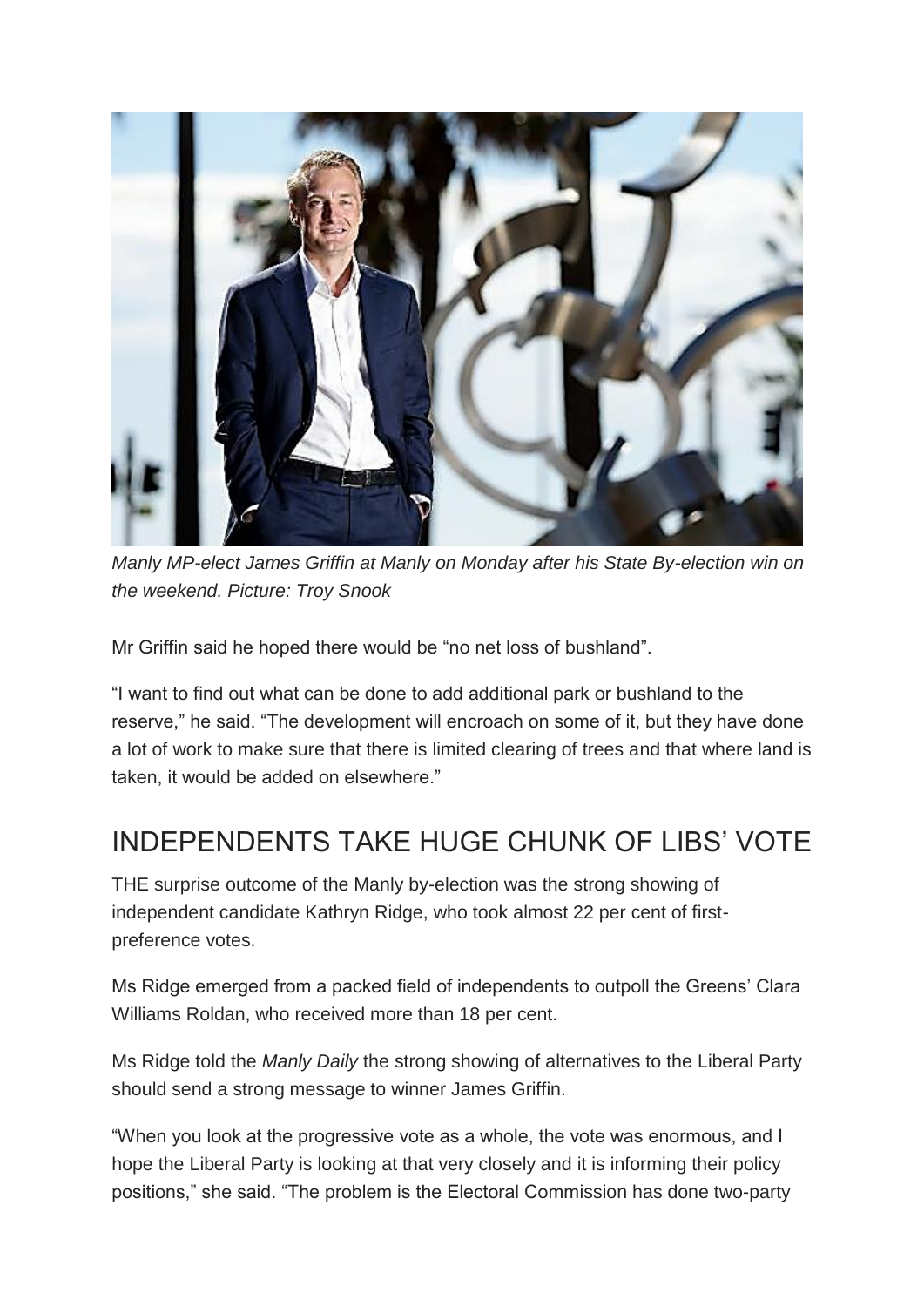preferred with the Greens and Liberals, so we won't know what is going to happen until Wednesday or Thursday."



*Independent candidate for the seat of Manly Kathryn Ridge drums up support at Manly Village Public School on Saturday. Picture Troy Snook*

## Liberals survive large swings